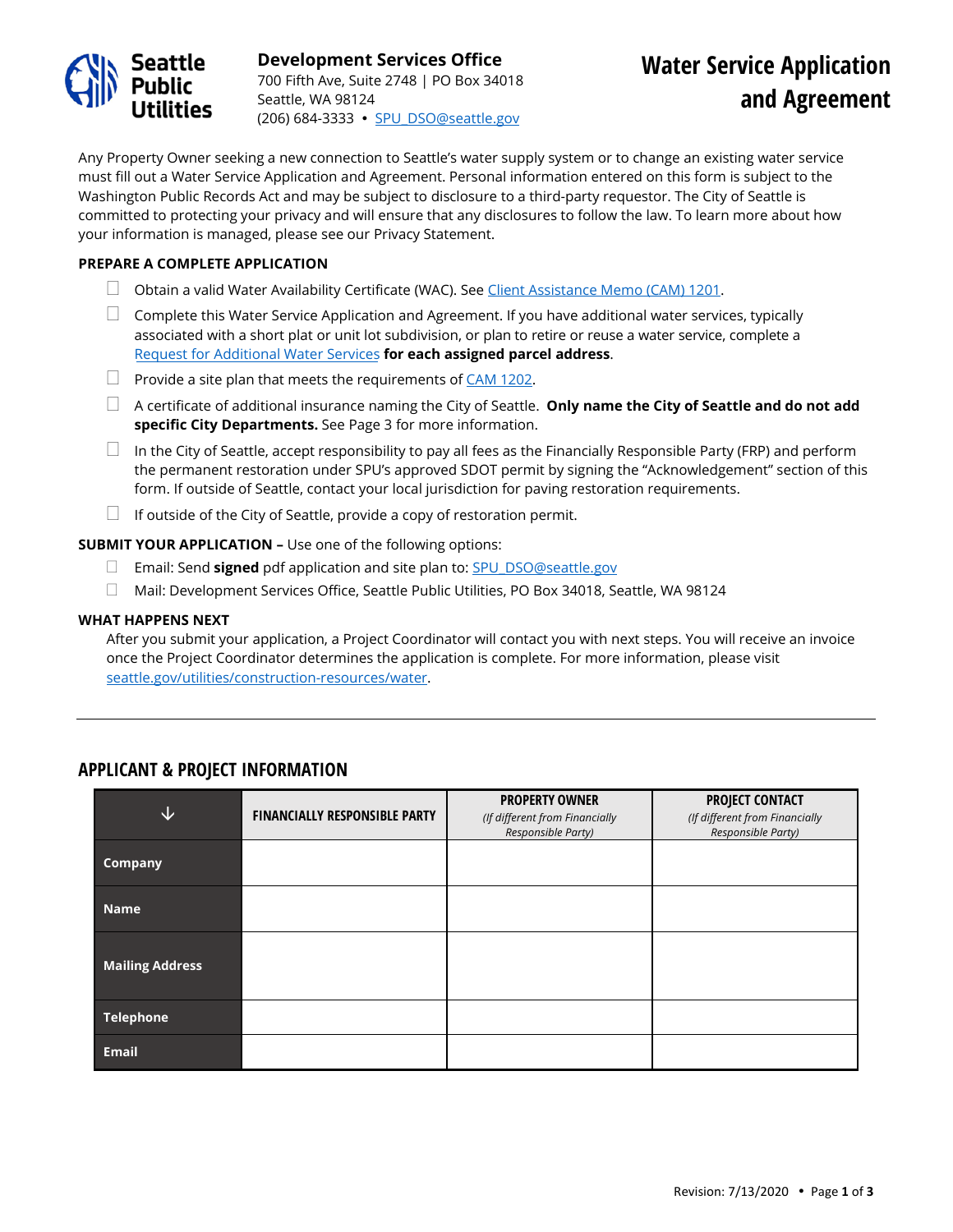

**Development Services Office** 700 Fifth Ave, Suite 2748 | PO Box 34018 Seattle, WA 98124 (206) 684-3333 · [SPU\\_DSO@seattle.gov](mailto:SPU_DSO@seattle.gov)

| Project Address                                                                                                                                                                                               |               |                | Building/Land Use Permit # |                |                 |                | King County Parcel # |     | WAC#  |  |
|---------------------------------------------------------------------------------------------------------------------------------------------------------------------------------------------------------------|---------------|----------------|----------------------------|----------------|-----------------|----------------|----------------------|-----|-------|--|
| <b>Onsite Contact Name</b>                                                                                                                                                                                    |               | Email          |                            |                |                 |                |                      |     | Phone |  |
| <b>Water Service Parcel Address:</b>                                                                                                                                                                          |               |                |                            |                |                 |                |                      |     |       |  |
| <b>Service Type:</b><br>$\Box$ Change to Existing Service $\Box$ Public Hydrant Work<br>New Service<br><b>Development Type:</b><br>Single Family<br><b>S</b> Townhouses<br>$\Box$ Apartments<br>$\Box$ Condos |               |                |                            |                |                 |                |                      |     |       |  |
| Other (Describe):<br>$\Box$ Mixed Use<br>□Live/Work<br>$\sf J$ Commercial<br>Re-Use Backflow Required?<br>$\Box$ Retirement<br><b>Request Type:</b><br>$\Box$ Installation                                    |               |                |                            |                |                 |                |                      |     |       |  |
| Select Type                                                                                                                                                                                                   | $^{3}/_{4}$ " | 1 <sup>n</sup> | $1^{1}/2''$                | 2 <sup>n</sup> | 2" High<br>Flow | 4 <sup>n</sup> | 6"                   | 8'' | Other |  |
| Domestic                                                                                                                                                                                                      |               |                |                            |                |                 |                |                      |     |       |  |
| Fire                                                                                                                                                                                                          |               |                |                            |                |                 |                |                      |     |       |  |
| Irrigation                                                                                                                                                                                                    |               |                |                            |                |                 |                |                      |     |       |  |
| Combination (Fire/Domestic)                                                                                                                                                                                   |               |                |                            |                |                 |                |                      |     |       |  |
| Complete a "Request for Additional Water Services" for each assigned water service parcel address                                                                                                             |               |                |                            |                |                 |                |                      |     |       |  |

# **DISCLOSURE OF ENVIRONMENTAL CONDITIONS**

Does the Property Owner or Authorized Agent have knowledge of any hazardous substance used, generated, stored, released and/or present at, on, about or under the Property or right-of-way?

# **Check Appropriate Box:**

**YES** – If yes, complete the ["Disclosure of Environmental Conditions Addendum](http://www.seattle.gov/Documents/Departments/SPU/Engineering/Water_Environmental_Conditions.pdf)"

**NO** – If no, **review and initial below:** 

\_\_\_\_\_\_\_\_\_\_\_ Property Owner or Authorized Agent has no knowledge of use, generation, storage, or release at, on, about or under the property or right-of-way, of any hazardous substance (as defined in WAC 173-340- 200) or allowed any other entity to do so.